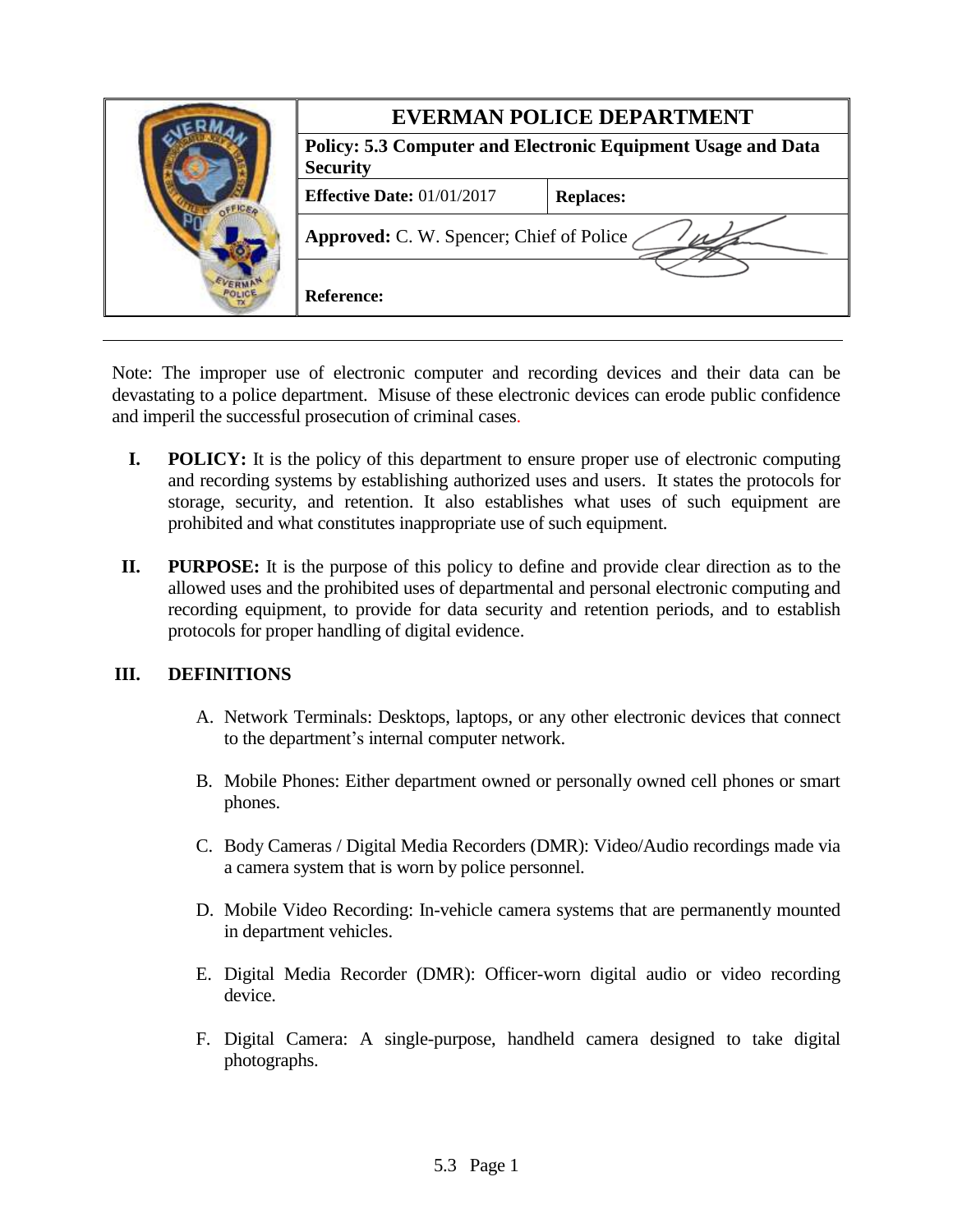**IV. PROCEDURES:** The sections below outline the procedures to be used and list the specific prohibitions regarding the use of specific equipment.

# **A. General Provisions**

- 1. Any electronic document, report, audio, or video recording, image, email, voice communication, or any other form of electronic data created while on or off duty that is directly related to official department operations or investigations, whether created on personal or department-owned equipment, is considered to be a government record. As such, it is subject to public record laws, and it must be preserved accordingly.
- 2. Anything that is created on department-owned equipment, whether or not it is directly related to official department operations or investigations, may be considered a government record, and may be reviewed and preserved if required. This includes any electronic document, report, audio or video recording, image, email, voice communication, and any other form of electronic data created while on or off duty.
- 3. All department-owned equipment and its use are subject to routine or specific review and/or investigation by department supervisors as needed to ensure appropriate use.
- 4. On-duty use of any electronic device, such as a mobile phone or phone camera, for strictly personal purposes not related to departmental operations is generally considered private unless the information would tend to show inappropriate activity. Off-duty use of personal electronic devices is also generally considered private unless the use results in a violation of departmental general orders or state or federal law.
- 5. All employees that directly access the TCIC/NCIC database will be trained in the appropriate level of access.
- 6. If any form of digital evidence exists, formal departmental reports will include a notation that such evidence exists, including the type of evidence and the storage location.

## **B. General Prohibitions**

- 1. Employees will not release, share, or make copies of any electronic documents, reports, audio or video recordings, images, emails, voice communications, or any other form of electronic data created while on or off duty that is directly related to official department operations or investigations, whether created on personal or department-owned equipment, unless specifically authorized by this order or the Chief of Police.
- 2. Employees will not use department-owned equipment, electronic or otherwise, for personal benefit or to conduct personal business.
- 3. Employees are allowed to access the internet for personal use during meal and other breaks as long as the sites accessed are appropriate for public viewing.
- 4. No inappropriate websites will be visited.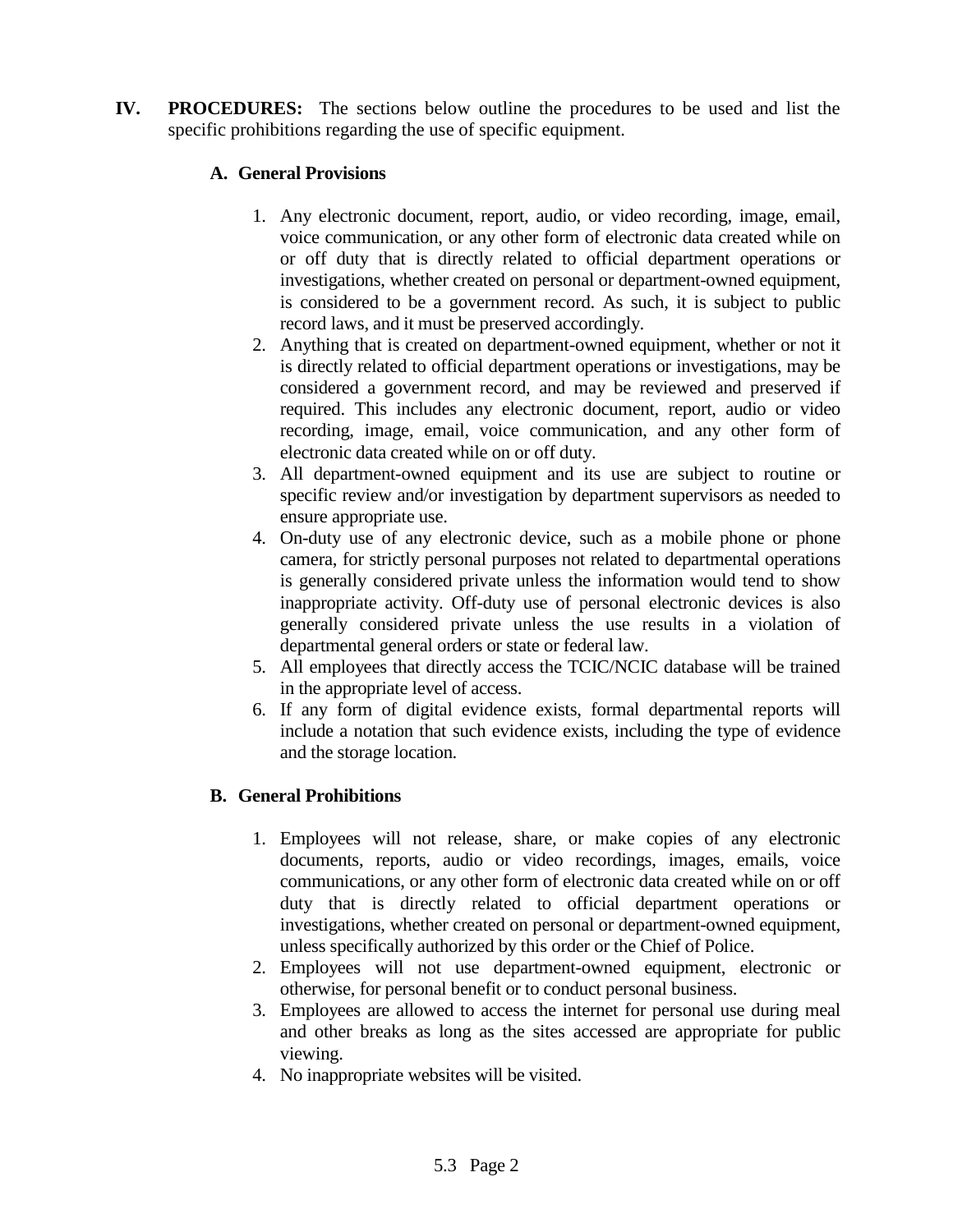- 5. Inappropriate use of electronic devices or the release or posting on the internet or various social media sites of another party's private information, or governmental information usually deemed private can lead to internal investigations and subsequent disciplinary action.
- 6. An officer can be questioned about his/her internet activities by defense counsels in criminal trials, potentially damaging the officer's credibility as a witness.

# **V. DEPARTMENT NETWORK TERMINALS**

#### **A. Security**

- 1. The department has a number of computers, and other devices, throughout the department that have access to the department network. All employees will be issued a unique password to allow access to the system.
- 2. Employees will safeguard their password to ensure no other person will gain access using their password.
- 3. Employees will not leave a computer connected to the network with their password if they are not physically able to prevent access, such as by closing and locking a door, or by visible monitoring of the computer.
- 4. Employees are responsible for all access to the network using their password.
- 5. The department will assign appropriate security levels within the network to all access to certain files only as required.

## **B. Required Access**

- 1. All employees are required to sign in to the network at least twice each workday (at the beginning and end of their shifts).
- 2. Employees must read and respond to all department emails and training assignments.
- 3. Employees who discover network terminals in need of repair will notify administrative personnel as soon as possible.

## **VI. MOBILE VIDEO RECORDING SYSTEMS**

- A. The use of a Mobile Video Recording (MVR) system provides persuasive documentary evidence and helps defend against civil litigation and allegations of officer misconduct. Such evidence is often used in court cases, and can help in determining the guilt or innocence of accused people.
- B. Officers assigned the use of these devices shall adhere to the operational objectives and protocols outlined herein so as to maximize the effectiveness and utility of the MVR and the integrity of evidence and related video documentation.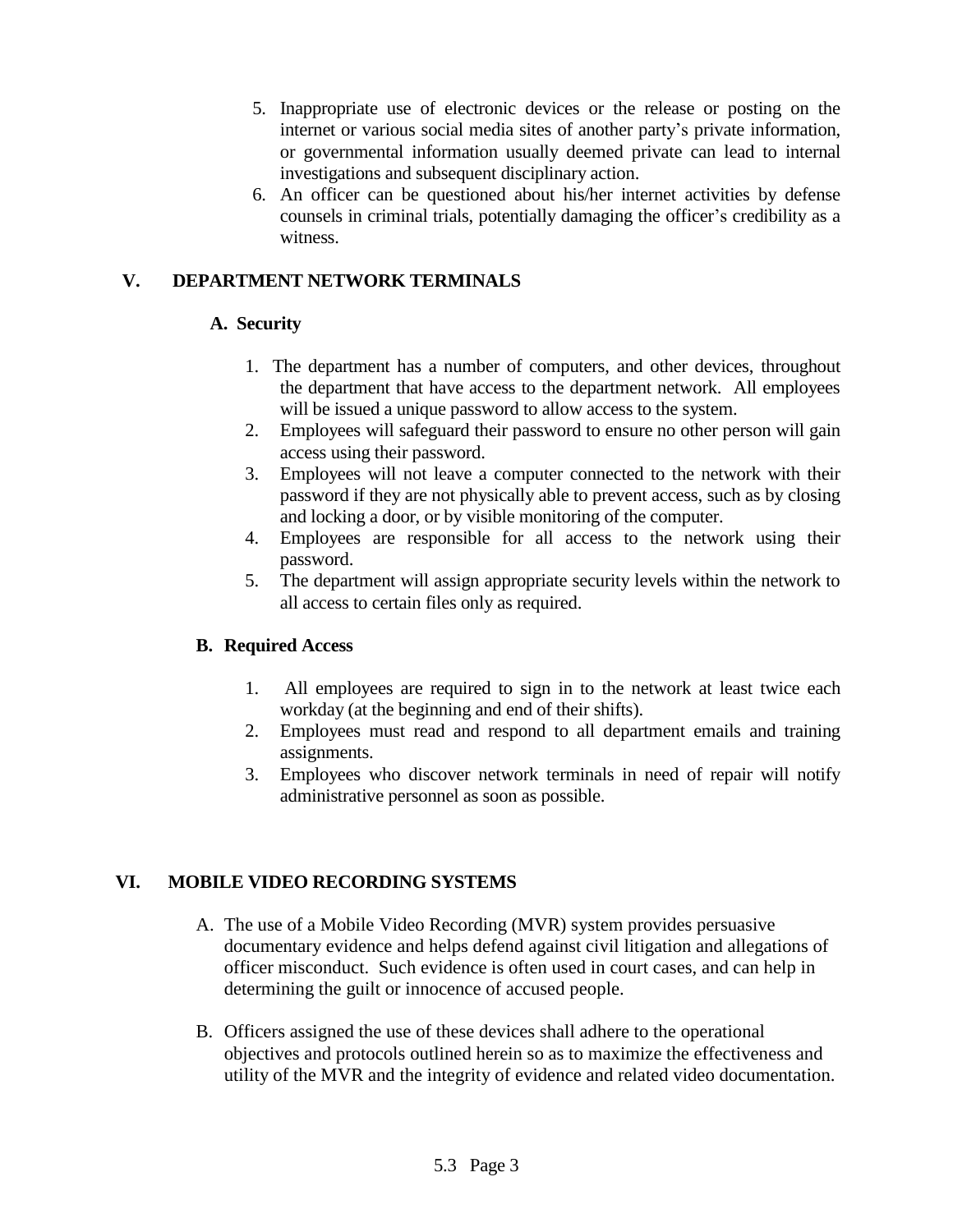#### C. General Procedures

- 1. It shall be the responsibility of this department to ensure that the audiovideo recording equipment is properly installed according to the manufacturer's recommendations.
- 2. MVR equipment shall automatically activate when emergency equipment (lights) or a wireless transmitter is operating.
- 3. The system may also be activated manually from the control panel affixed to the interior of the vehicle.
- 4. Placement and operation of system components within the vehicle shall be based on officer safety requirements.
- 5. All officers shall successfully complete this department's approved course of instruction prior to being deployed with MVR systems in operational settings.
- 6. Inspection and general maintenance of MVR equipment installed in departmental vehicles shall be the responsibility of the officer assigned to the vehicle.
- 7. Prior to beginning each shift, the assigned officer shall perform an inspection to ensure that the MVR is performing in accordance with the manufacturer's recommendations covering the following matters:
	- a. Remote activation of system via transmitter
	- b. Windshield and camera lens free of debris
	- c. Camera facing intended direction
	- d. Recording mechanism capturing both audio and video information, that is, the system plays back both audio and video tracks.
	- e. Logging into the system to personalize the recording.
	- 8. Malfunctions, damage, or theft of in-car camera equipment shall be reported to the immediate supervisor prior to placing the unit into service.
	- 9. Mandatory Use:
		- a. All official contacts whether on a call or officer initiated
		- b. Traffic stops (to include, but not limited to, traffic violations stranded motorist assistance, and all crime-interdiction stops)
			- c. Priority responses
			- d. Vehicle pursuits
			- e. Prisoner transports
	- 10. When the MVR is activated, officers shall ensure that the audio portion is also activated so that all events are properly documented. Officers are encouraged to narrate events using the audio recording, which will provide the best documentation for pretrial and courtroom.
	- 11. Officers using the 900 MHz digital transmitters that are individually synchronized to their individual MVR shall activate both audio and video recordings when responding in a support capacity in order to obtain additional perspectives of the incident scene.
	- 12. Officers shall not erase, alter, reuse, modify, or tamper with MVR recordings.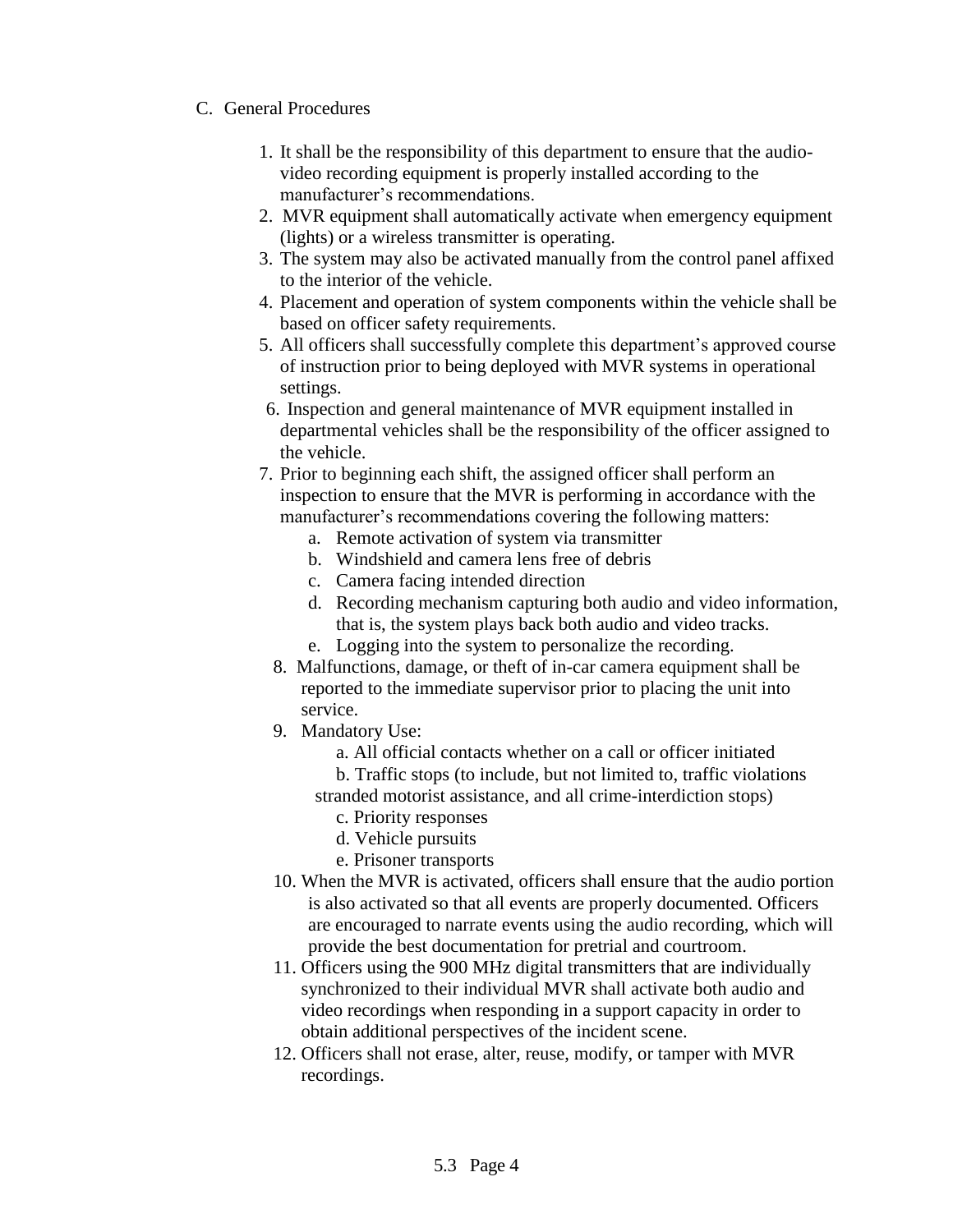- 13. Only a supervisor may erase what is on a tape and reissue it, and may do so only pursuant to the provisions of this policy.
- 14. When the MVR is activated to document an event, it shall not be deactivated until one of the following has occurred:
	- a. the event has been concluded
	- b. the incident or event is of such duration that the MVR may be deactivated to conserve recording times
	- c. the officer decides that deactivation will not result in the loss of critical documentary information
	- d. the intention to stop the recording has been noted by the officer either verbally or in a written notation.
- 16. User download of Digital Media Evidence from MVR:
	- a. Users will be granted permission and access to download their recordings to the server except when the following incidents occur:
		- i. Serious Crime Scenes
		- ii. Departmental Shootings
		- iii. Departmental Accidents
	- b. In the event one of the for mentioned incidents occur, a supervisor will be contacted and notified immediately.
	- c. Users will have restricted access to the software utilized to download any recordings/media captured on the MVR. This access will allow a user to only transfer media to the server and review any media that was recorded under that users login.
	- d. Users of this software will be given a specific user identification and password to access the software.
	- d. Users will not be granted access through the software to edit or delete any media as such actions are considered a serious violation of this policy.
- 15. Supervisor Responsibilities
	- a. When an incident arises that requires the immediate retrieval of the recorded media (e.g., at serious crime scenes, departmental shootings, or departmental accidents), a supervisor shall respond to the scene and ensure that the crime scene investigator removes the recorded material.
	- b. The technician or investigator shall then place the media into evidence and provide copies to authorized investigative personnel.
	- c. The technician shall ensure that the appropriate notation is made in the chain-of-custody log.
	- d. All recordings are maintained on the server.
	- e. The supervisor shall periodically check the disk printer to ensure recordings are being downloaded.
	- f. Supervisors who are informed or otherwise become aware of malfunctioning equipment shall ensure that authorized personnel make repairs in a timely manner.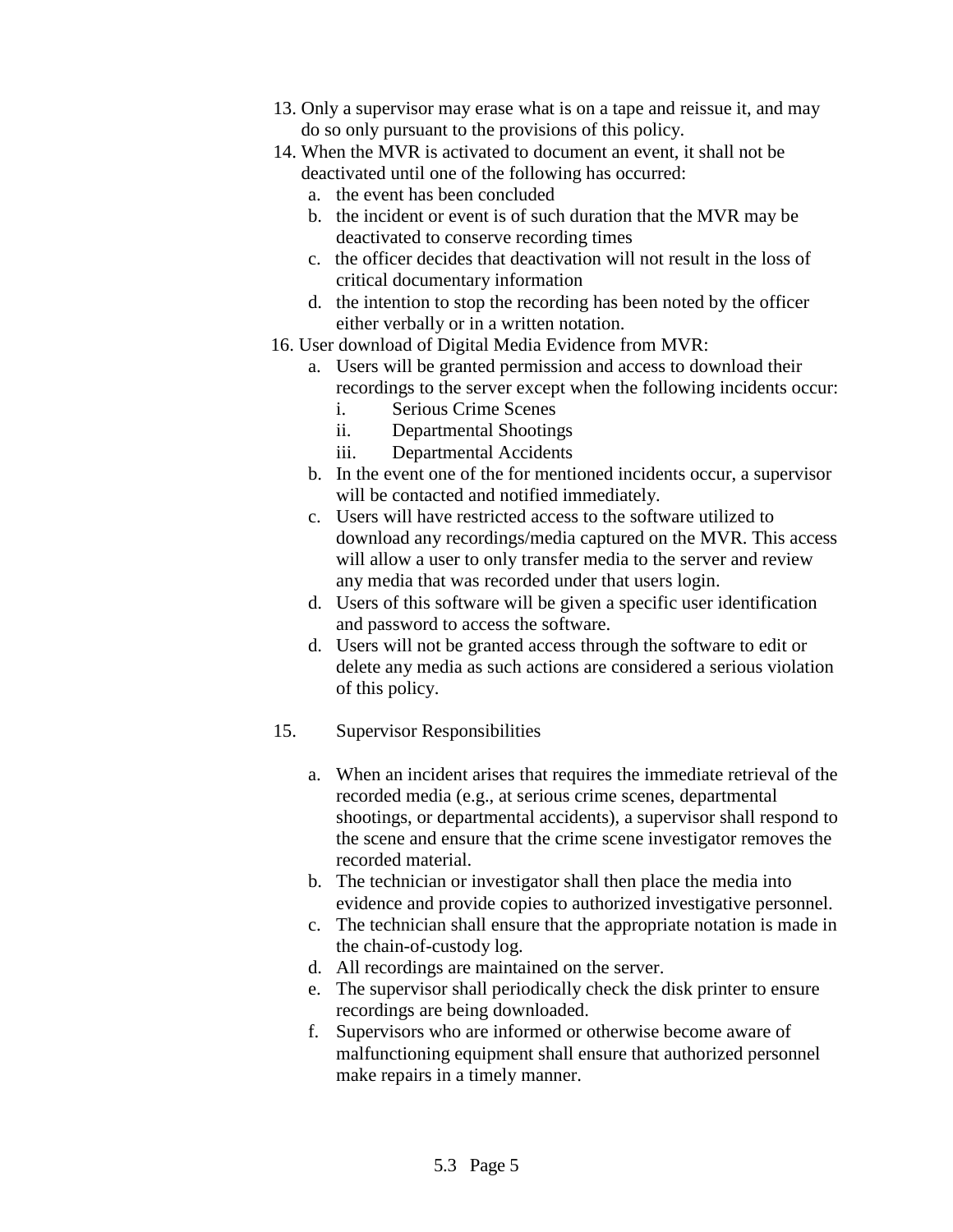- g. Supervisors shall conduct periodic reviews of officer-assigned media in order to periodically assess officer performance.
- h. Supervisors will assure proper functioning of MVR equipment and determine if MVR equipment is being operated properly.
- i. Supervisors will identify recordings that may be appropriate for training.
- j. Supervisors shall conduct bi-weekly reviews of personnel who are newly assigned MVR equipment in order to ensure compliance with departmental policy.
- k. Supervisors shall conduct quarterly reviews.
	- i. Minor infractions (not criminal in nature) discovered during the routine review of recorded material should be viewed as training opportunities and not as routine disciplinary actions.
	- ii. Should the behavior or action persist after it has been informally addressed, the appropriate disciplinary or corrective action shall be taken.
- l. Supervisors shall ensure that adequate recording media is on hand and available for issuance
- 16. Technicians' Responsibilities
	- a. A designated officer or other employee shall be responsible for the ordering, issuance, retrieval, storage, erasing, and duplication of all recorded media.
	- b. Recorded media may only be degaussed/erased pursuant to a court order, or in accordance with established retention guidelines of at least 90 days.

# **VII. MOBILE TELEPHONES**

- A. Department Issued Cell Phones
	- 1.Cell phones are issued by the department to increase the level of communication between field officers and the department as well as citizens. 2.Cell phones are to be used for appropriate departmental activities only.
	- 3.Employees are allowed to use department cell phones for emergency and short personal calls during breaks.
	- 4.The department regularly inspects cell phone usage records for inappropriate activity.
- B. Personally Owned Cell Phones: The department allows employees to carry personally owned cell phones when their use does not negatively impact department operations.

## **VIII. CELL PHONE CAMERAS**

A. Departmental Cell Phones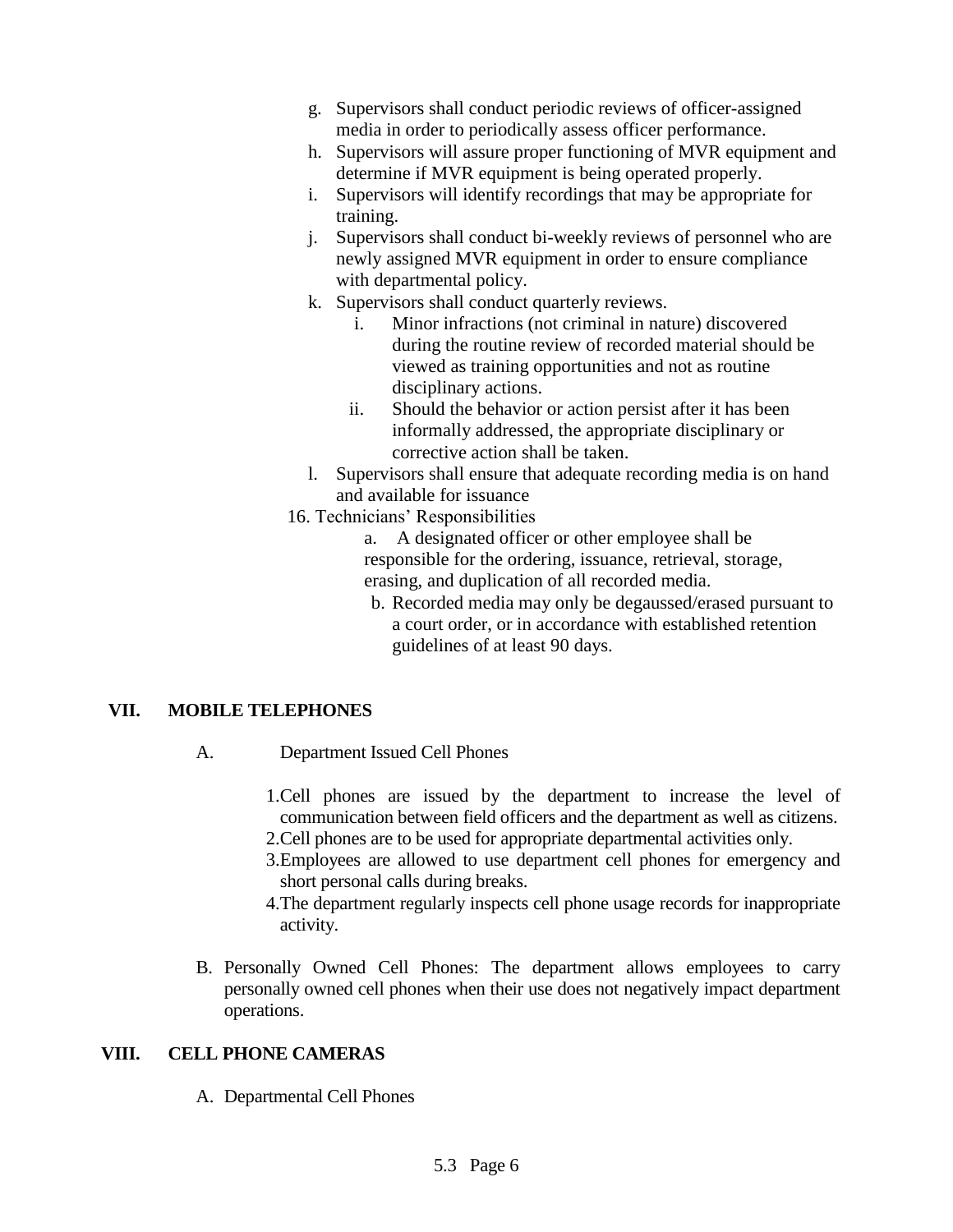- 1.Cell phone cameras, both still and video, may be used to record department activities only when another more suitable camera or recording device is unavailable.
- 2.Activities may include victim, witness, or suspect information, crime scenes, field and eyewitness identifications, witness statements, etc.
- 3.All activities recorded on cell phone cameras will be transferred immediately to departmental records systems as soon as the incident can be concluded and no later than the end of shift. Appropriate information technology staff will be consulted regarding the safest transfer method.
- B. Personal Cell Phones
	- 1.Personal cell phones, both still and video, may be used to record department activities only when another more suitable camera or recording device is unavailable.
	- 2.If any department activity is recorded using a personal cell phone, a department supervisor will be notified immediately.
	- 3.All activities recorded on cell-phone cameras will be transferred immediately to departmental records systems as soon as the incident can be concluded and no later than the end of shift. Appropriate information technology staff will be consulted regarding the safest transfer method.
	- 4.After transfer to departmental media, all parts of the activity recorded will be permanently deleted from the personally owned cell phone prior to end of shift. Department supervisors may require proof of deletion.

## **IX. DIGITAL CAMERAS**

- A. Department Issued Cameras
	- 1.Personnel assigned to crime scene investigations are assigned appropriate camera systems for recording crime scenes and incidents.
	- 2.Field officers are assigned field cameras to record images and data beneficial to an investigation when crime scene personnel do not respond.
	- 3.Department-issued cameras will not be used for any personal use.
	- 4.All images or data recorded will be transferred to appropriate departmental media or storage before the end of shift.
- B. Personally Owned Cameras
	- 1.No employee will carry a personally owned camera on duty unless authorized in writing by the Chief of Police.
	- 2.If a personally owned camera has been authorized in writing by the Chief of Police, the employee will report any use of the camera during a police incident to his/ her supervisor immediately and shall transfer the data to department media before the end of shift.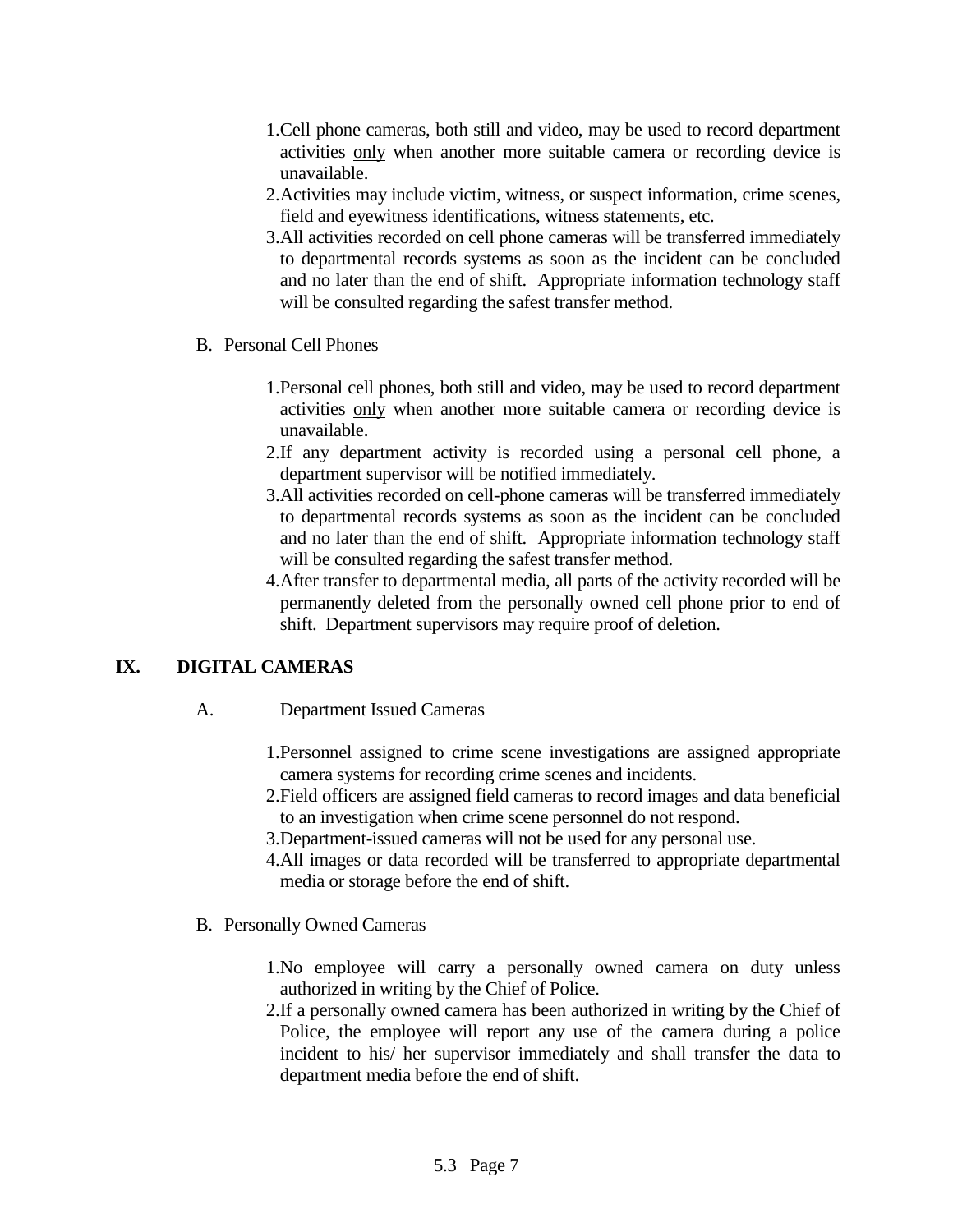3.After transfer to departmental media, all parts of the activity recorded will be permanently deleted from the personally owned camera prior to end of shift. Department supervisors may require proof of deletion.

#### **X. DIGITAL MEDIA RECORDERS (Body Worn Audio/Video Recorders)**

- Note: These procedures do not apply to mounted in-vehicle audio/video systems, which are covered elsewhere in this order.
	- A. Department Issued Digital Media Recorders DMR.
		- 1.All digital multimedia evidence that is captured during the scope of an officer's duties is the property of the department and shall not be converted or copied for personal use. Accessing, copying, editing, erasing, or releasing recordings or depictions of recordings without proper approval is prohibited and subject to disciplinary action.
		- 2.The Chief of Police will designate an individual to manage the receipt and storage of DMR data. The DMR manager will routinely save DMR data as necessary to long-term storage media. DMR data not identified as necessary will be deleted after 30 days.
		- 3.Officers issued a DMR shall use the device as required below in B below.
	- B. When usage is required. NOTE: If the DMR is activated for any of the reasons listed below, the recording shall continue until the incident is complete or the officer has left the scene.
		- 1.During any citizen contact outside the officer's vehicle.
		- 2.During any interview with a victim, witness, or suspect.
		- 3.During any field or eyewitness identification.
		- 4.During any enforcement contact when the officer is outside his/her vehicle.
		- 5.During building searches and alarm responses.
	- C. Prohibitions
		- 1.Unless authorized as part of an official investigation, employees shall not covertly record the conversation of another employee. Recordings are permitted if all parties have knowledge of the recording, have agreed to the recording, all persons present are names at the beginning of the recording, and the recording device is openly displayed during the recording.
		- 2.Officers shall not intentionally create digital recordings of citizens' activities in areas where a reasonable expectation of privacy exists, unless the recording is made while the officer is legally in the area for one of the situations listed in section B above.
		- 3.Officers shall not knowingly record undercover officers or informants.
		- 4.Officers shall not use a departmental device to record any personal activities.
		- 5.Officers shall not allow any non-sworn personnel to view the DMR or any other recorded data without the permission of the officer's supervisor.
		- 6.Uploading of any DMR data to any social media site is prohibited.
		- emergency rooms when the recording is for official business. 7.Officers may use DMRs only in patient care areas of hospitals or